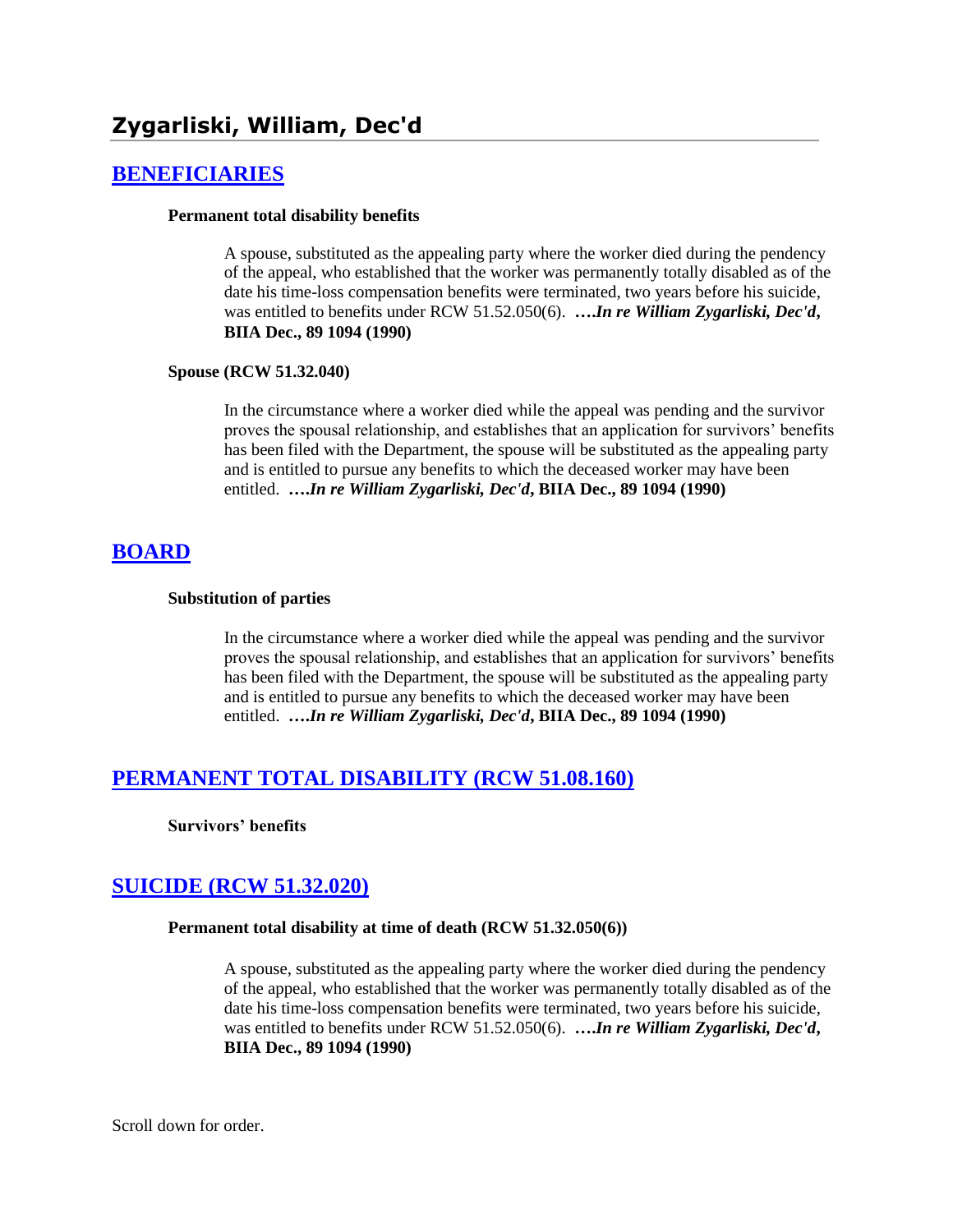## **BEFORE THE BOARD OF INDUSTRIAL INSURANCE APPEALS STATE OF WASHINGTON**

**IN RE: WILLIAM ZYGARLISKI, DEC'D )**

**DOCKET NO. 89 1094**

**CLAIM NO. J-498493 ) DECISION AND ORDER**

APPEARANCES:

Elizabeth Zygarliski, surviving spouse of William Zygarliski, by Law Offices of David B. Vail, per Thomas E. Egan and David B. Vail

Employer, Triad Mechanical, Inc., None

Department of Labor and Industries, by The Attorney General, per Art E. DeBusschere, Leslie V. Johnson, and Thomas Anderson, Assistants

**)**

**)**

This is an appeal filed by the claimant, William Zygarliski, on March 27, 1989 from an order of the Department of Labor and Industries dated February 7, 1989 which denied responsibility for unrelated pathology described as "dementia associated with alcoholism, alcohol dependency, and mixed personality disorder", and which adhered to the provisions of a Department order dated December 29, 1988 which closed the claim with time loss compensation as paid to April 4, 1988 and which awarded a permanent partial disability consistent with Category 3 for low back impairment (10% as compared to total bodily impairment), payable at 75% of monetary value. **REVERSED AND REMANDED**.

# **PROCEDURAL AND EVIDENTIARY MATTERS**

Pursuant to RCW 51.52.104 and RCW 51.52.106, this matter is before the Board for review and decision on a timely Petition for Review filed on behalf of the claimant to a Proposed Decision and Order issued on February 1, 1990 in which the order of the Department dated February 7, 1989 was affirmed.

As a preliminary matter we address Elizabeth Zygarliski's Motion and Affidavit for Substitution, filed on April 12, 1990. Pursuant to an agreement of the parties, we have admitted into the record a certified copy of the certificate of death of William Zygarliski as Exhibit No. 4, a copy of the certificate of marriage of William Zygarliski to Elizabeth L. Goff as Exhibit No. 5, and a copy of the claim for pension by spouse submitted by Elizabeth Zygarliski as Exhibit No. 6. These exhibits establish that William Zygarliski died on February 27, 1990 as the result of a self-inflicted gunshot wound, that at the time of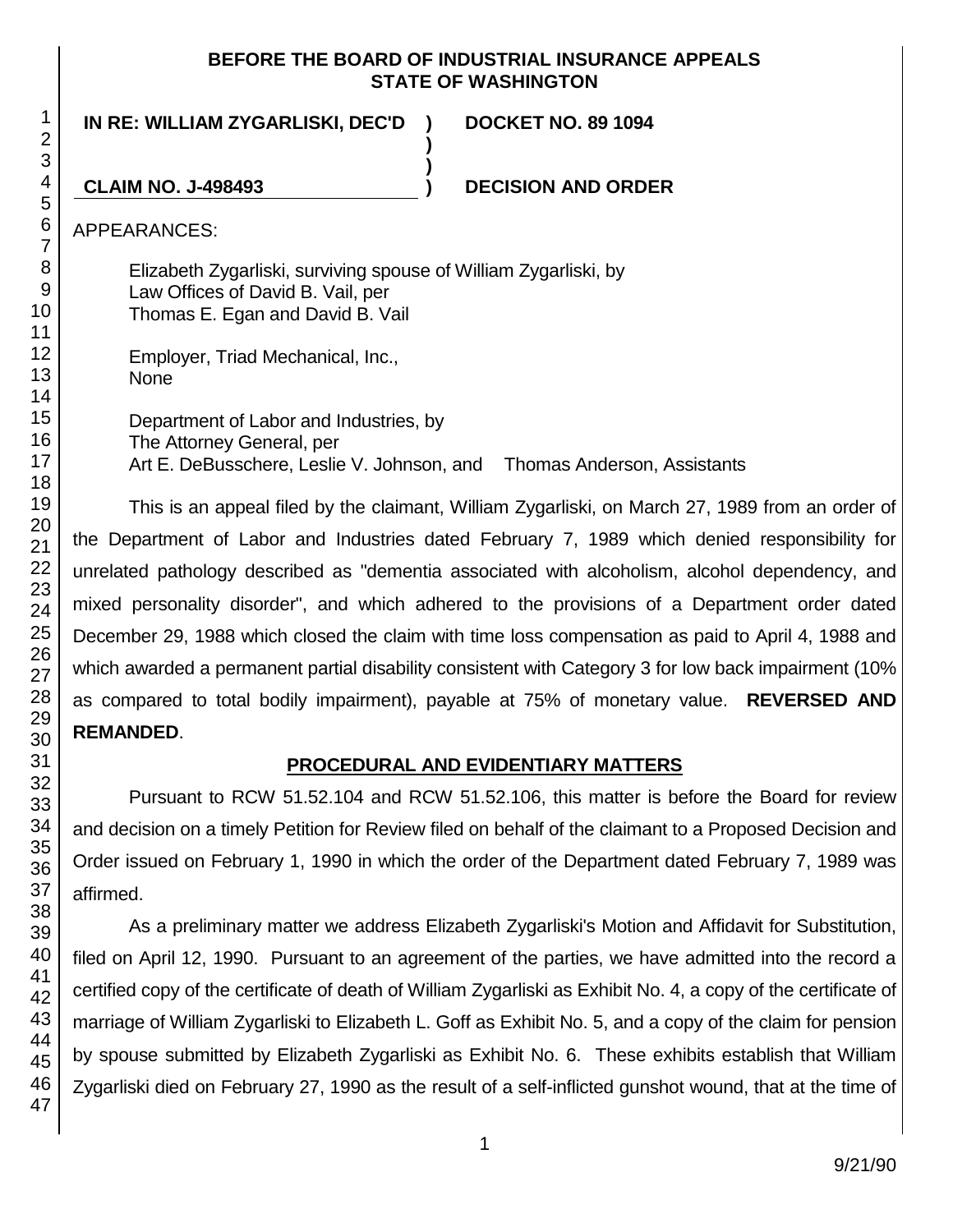his death he was married to Elizabeth Zygarliski, and that she has filed an application for benefits, as the surviving spouse, with the Department of Labor and Industries.

As Elizabeth Zygarliski has clearly established her status as a surviving widow, she is entitled under RCW 51.32.040 to pursue any benefits to which her late husband may have been entitled. This right is quite independent and separate from any claim that she may have under the provisions of RCW 51.32.050(6) to receive benefits as the result of being the surviving widow of an injured worker who dies during a period of permanent total disability.<sup>1</sup>

As Elizabeth Zygarliski has filed an application for compensation with the Department of Labor and Industries within one year of her husband's death and is a surviving spouse, she falls within the class of beneficiaries to whom awards and payments survive under the provisions of RCW 51.32.040. Her situation is distinguished from that of the personal representative in Johnson v. Dep't of Labor & Indus., 114 Wn.2d 479 (1990), where the claim was determined to have abated as there was no surviving spouse or child. Rather, Elizabeth Zygarliski's situation is analogous to that of the widows in Lightle v. Dep't of Labor & Indus., 68 Wn.2d 507 (1966) and Powell v. Dep't of Labor & Indus., 79 Wn.2d 378 (1971). As enunciated in Powell at 386-387:

> ... under the provisions of RCW 51.32.040, a widow of a workman who has suffered an industrial injury and has died from some other cause, is entitled to receive the compensation to which her husband was entitled but which he did not receive, whether or not a decision in his favor was rendered by the Department prior to his death.

> In the case before us, the Board of Industrial Insurance Appeals has determined, upon the evidence, that Mrs. Powell's husband was totally disabled from October 23, 1959 until November 27, 1961. Having made that determination, the board should have ordered that payments for such disability, which the workman did not receive during his lifetime, should be made to his widow.

Under the holdings of Lightle and Powell, Elizabeth Zygarliski is entitled to be substituted for her deceased husband, William Zygarliski, as the real party in interest to this appeal. Accordingly, we

l

 $1$ If, as we believe the record establishes, Elizabeth Zygarliski is entitled to benefits under the provisions of RCW 51.32.050(6) as the surviving widow of an injured worker who dies during a period of permanent total disability, she is not disqualified from these benefits by the manner in which her late husband met his demise. While the certificate of death, Exhibit No. 4, establishes that death resulted from a "self-inflicted gunshot wound to the head", Mr. Zygarliski's suicide does not bar a survivorship claim as it was not the "singular event for which compensation is claimed." Dep't of Labor & Indus. v. Baker, 57 Wn. App. 57, at 59 (1990).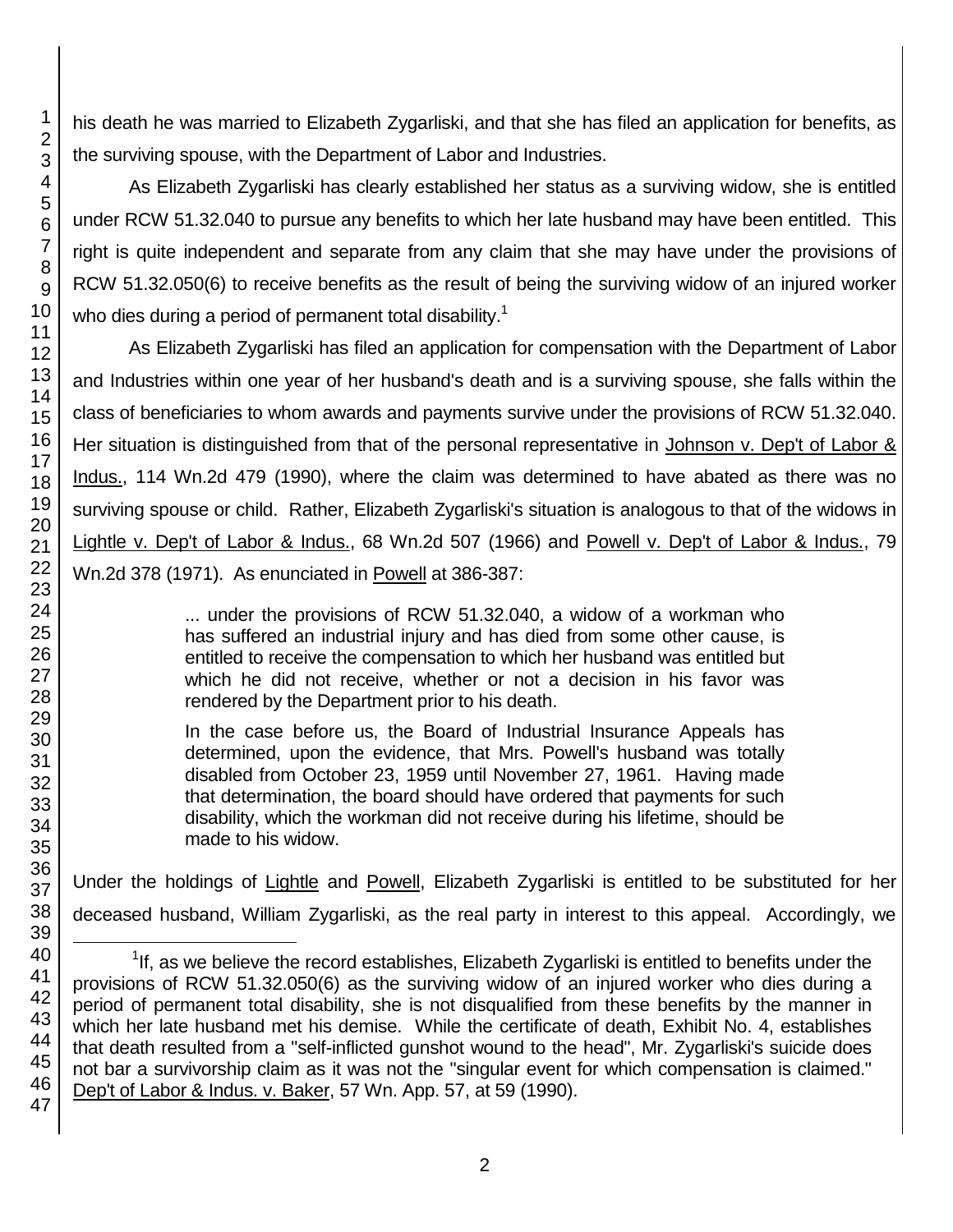grant the motion filed by Elizabeth Zygarliski on April 12, 1990 and substitute her as surviving widow for the claimant, William Zygarliski.

The Board has reviewed the evidentiary rulings in the record of proceedings and finds that no prejudicial error was committed and said rulings are hereby affirmed.

## **DECISION**

The direct appeal filed on behalf of William Zygarliski from the Department order closing his claim raises a number of issues regarding causal relationship and extent of disability. It was the contention of Mr. Zygarliski that conditions delineated in the Department order dated February 7, 1989 consisting of "dementia associated with alcoholism, alcohol dependency, and a mixed personality disorder" were all conditions which were related to the industrial injury of October 25, 1984. In addition, and probably most significantly, was the issue of the extent of Mr. Zygarliski's entire disability in light of the permanent impairment caused by the industrial injury, combined with the disability caused by conditions which preexisted that injury. It was argued on Mr. Zygarliski's behalf that the Category 3 low back impairment previously awarded by the Department of Labor and Industries for the effects of the industrial injury had rendered him unable to perform any forms of continuous gainful employment when considered in light of his preexisting limitations and disabilities.

While the evidence presented by the parties is fully and accurately discussed in the Proposed Decision and Order, we believe that insufficient consideration was given to the disabling effect of the impairment caused by this industrial injury when considered in light of Mr. Zygarliski's preexisting disabilities. By closing the claim with a permanent partial disability award for a Category 3 low back impairment, the Department has conceded that Mr. Zygarliski had a permanent physical impairment which was causally related to the industrial injury of October 25, 1984. In our view, that impairment, coupled with the myriad disabilities Mr. Zygarliski had prior to the industrial injury, rendered him totally and permanently disabled.

The record provides a clear picture of Mr. Zygarliski as a person who had limited education and skills. His lifetime employment was as an iron worker, a trade which places some demands on intellectual abilities but higher demands on physical skill and strength. Mr. Zygarliski was first employed as an iron worker in 1956. He injured his back on the job in 1963, but continued to work as an iron worker on a regular basis until he suffered his second industrial injury to his low back in 1979. After 1979, Mr. Zygarliski worked on an irregular and limited basis, his principal employment being the four or five days he worked prior to the 1984 industrial injury here in issue.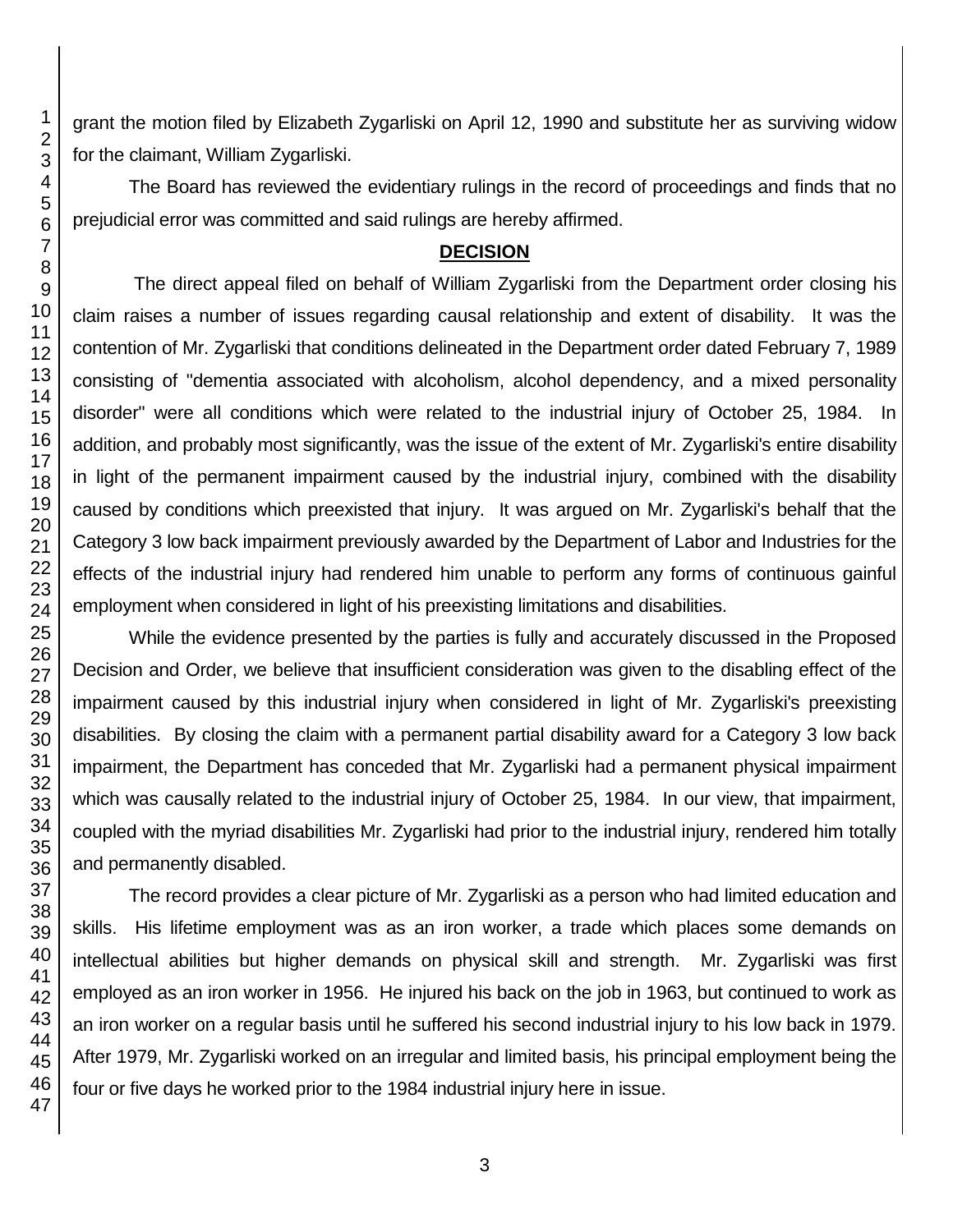It is also clearly established in the record that Mr. Zygarliski had a long-term serious problem with alcohol abuse. The long-term alcohol abuse, which was commented on by almost every witness who testified in this matter, resulted in Mr. Zygarliski's permanent loss of driving privileges in 1981 and caused a number of significant health problems.

In addition to suffering from the health problems attributable to chronic alcohol abuse, Mr. Zygarliski suffered from the effects of a number of injuries which occurred prior to his industrial injury. In addition to job-related low back injuries which occurred in 1963 and 1979, Mr. Zygarliski suffered a severe head injury in 1967 when he was assaulted, and injured his right shoulder, hand and left elbow when he fell from his bicycle in 1982. In spite of the many problems associated with these various injuries and conditions, Mr. Zygarliski was capable of at least marginal gainful employment prior to the October 25, 1984 industrial injury, as evidenced by the fact that he worked for four or five days as an iron worker immediately prior to that industrial injury. He did not work thereafter.

During the course of proceedings the parties presented the testimony of three mental health professionals, and although they disagreed to some degree about the causal relationship of some conditions to the industrial injury, they were in agreement that Mr. Zygarliski had substantial psychiatric or psychological problems preexisting the industrial injury.

Dr. Hugh Murray, a psychiatrist, testified on behalf of the claimant on the basis of an examination he performed on August 8, 1989. Based upon his examination and upon testing performed by Dr. Robert A. Lester, a psychologist, he expressed the opinion that Mr. Zygarliski's primary problems related to organic brain dysfunction, a condition which preexisted the industrial injury. In addition to organic brain dysfunction and a number of other conditions, Dr. Murray diagnosed dementia associated with alcoholism or possibly attributable to head trauma.

Based upon the testing he performed, Dr. Lester expressed the opinion that Mr. Zygarliski was intellectually limited, having an IQ of only 76. He also felt that Mr. Zygarliski's level of intellectual function had remained unchanged throughout his life.

Dr. Jeanne Boucher-Leif, a psychiatrist, testified on behalf of the Department relying upon examinations that she performed in April of 1986 and August of 1988. Based upon her examinations and upon information supplied by the attorney for the Department, she expressed the opinion that Mr. Zygarliski suffered from significant intellectual impairment due to damage to his nervous system which was most likely caused by chronic alcoholism. She did not feel that either the dementia associated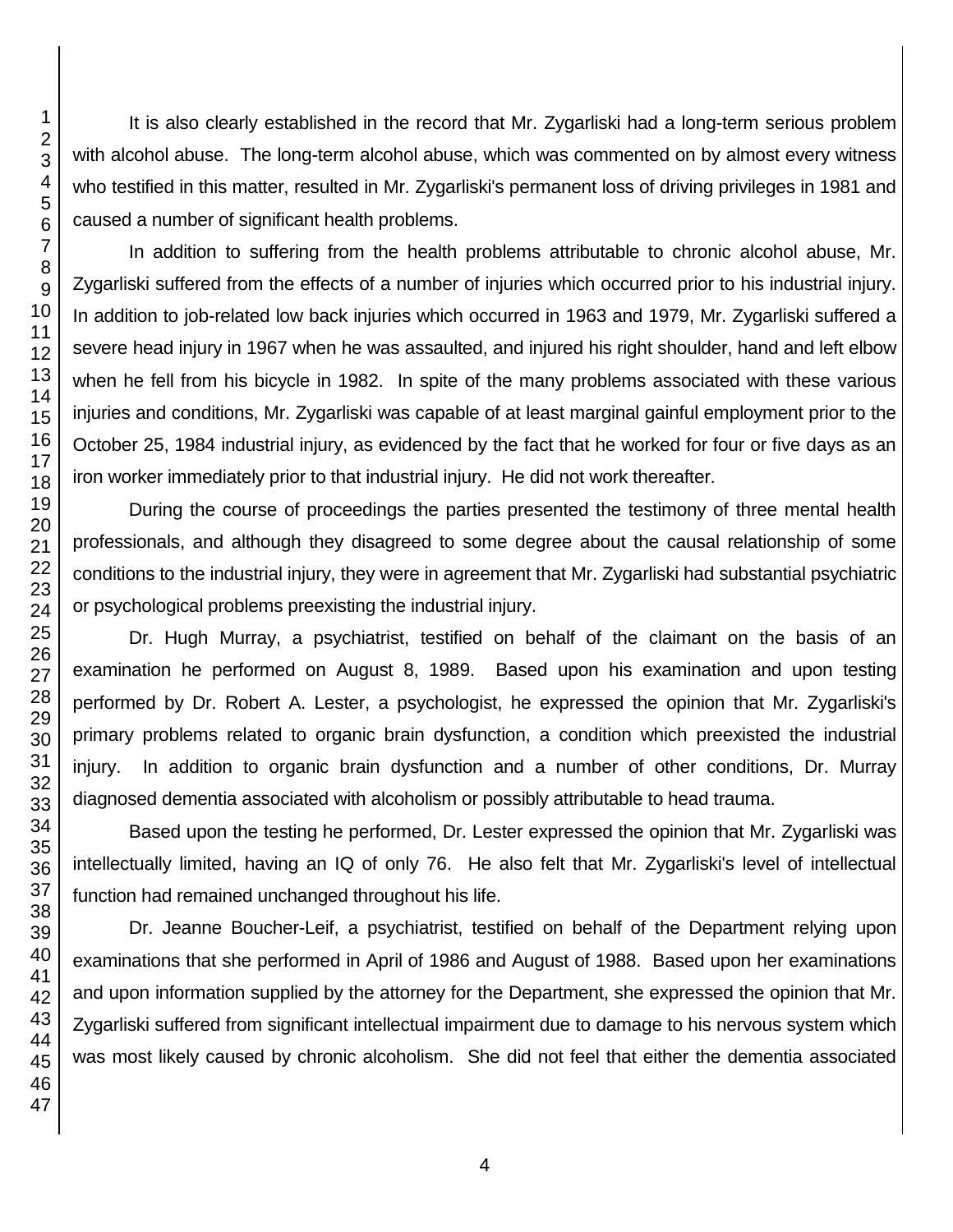with alcohol dependency or the mixed personality disorder, which she diagnosed, were in any way causally related to the industrial injury.

While the exact cause may be in doubt, there is no question that Mr. Zygarliski had substantial psychiatric or psychological impairment prior to his industrial injury of October 25, 1984. The disability caused by these conditions provides us with a convincing explanation of why Mr. Zygarliski would be unable to perform any type of employment other than the physically demanding type of work he had performed for all of his adult life. In light of Mr. Zygarliski's limited intellectual capacity and the conditions associated with his prior head injury and chronic alcoholism, he was not capable of performing any forms of employment of a lighter or more intellectual nature than he was involved in as an iron worker. Although we agree with the Department's determination that the "dementia associated with alcoholism, alcohol dependency, and the mixed personality disorder" were unrelated to the industrial injury, these conditions must still be considered in the permanent total disability equation, because they all existed and were disabling prior to the occurrence of the industrial injury on October 25, 1984.

If we were relying solely upon the testimony presented by the parties, we might very well come to the conclusion that Mr. Zygarliski had no permanent impairment or permanent partial disability attributable to the industrial injury of October 25, 1984. However, as the Department closed this claim with a permanent partial disability award for a level of impairment best described by Category 3 of WAC 296-20-280, we are not faced with this question. By closing the claim with a disability award for low back impairment, the Department conceded that Mr. Zygarliski had a permanent impairment or loss of physical function attributable to the industrial injury of October 25, 1984. While the physical effect of this impairment may have been minor, its legal effect on the outcome of Mr. Zygarliski's appeal is significant. The impairment admitted to have been caused by the industrial injury is truly analogous to the "straw that broke the camel's back". While Mr. Zygarliski may have been a most marginal member of the workforce, he was employed prior to the industrial injury in his usual trade as an iron worker. Although he was employed on a limited and fitful basis, he was performing employment as an iron worker immediately prior to his industrial injury even though he had substantial limitations, impairment and disability.

Considering the testimony of the various expert witnesses, it is clear that Mr. Zygarliski was unable to return to work as an iron worker after his industrial injury and was in fact probably incapable of returning to work in any form of gainful employment. The only significant disagreement between the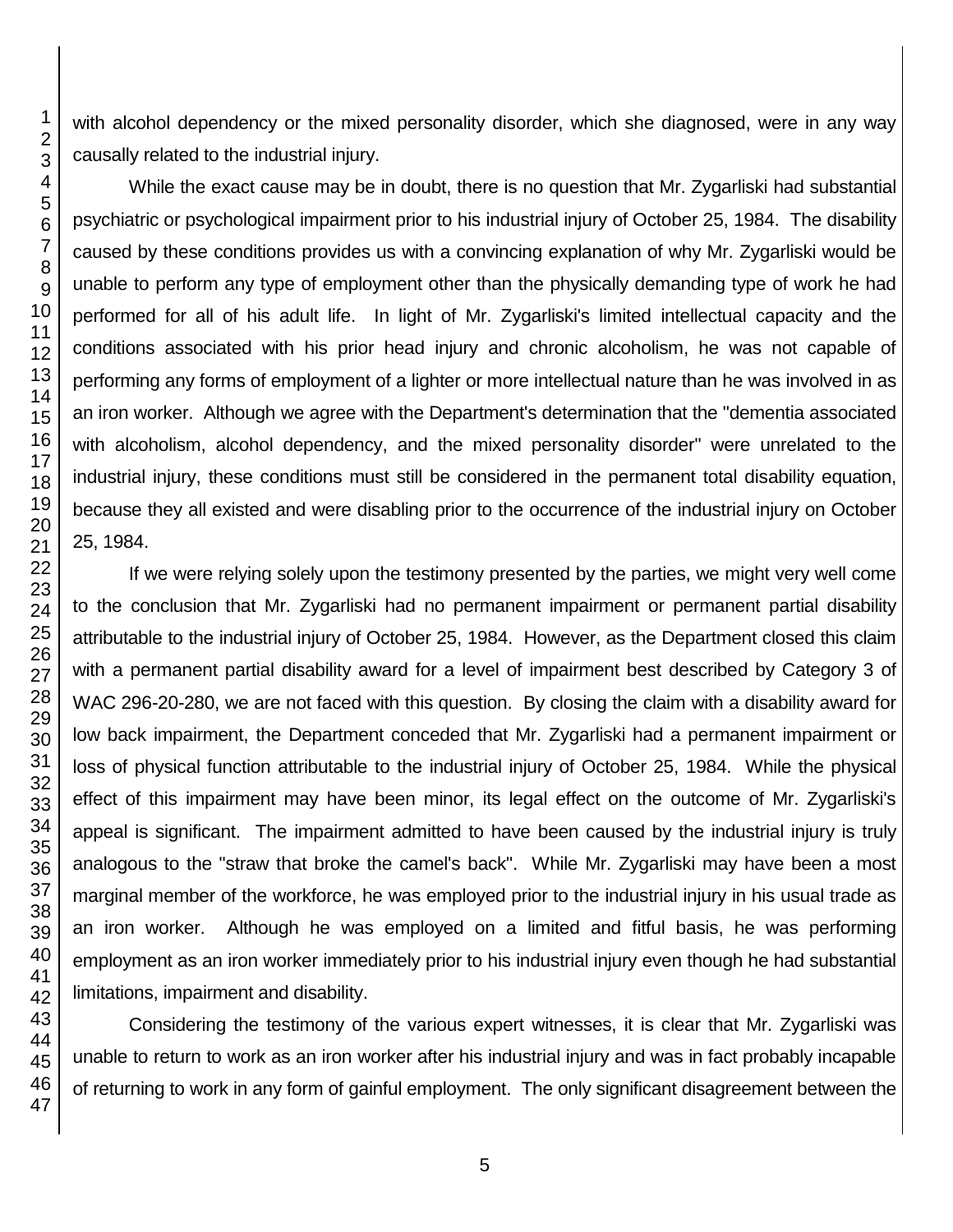46 47

1 2 3 various experts relates to their opinions regarding the cause of Mr. Zygarliski's inability to perform gainful employment. We are convinced that the low back impairment caused by the industrial injury was the final causative factor which completely removed Mr. Zygarliski from the work force. While the effect of a Category 3 low back impairment would have been relatively minor on any number of individuals, it had a substantial impact on Mr. Zygarliski because of his significant preexisting problems. Considering the combined effects of the impairment caused by this injury and Mr. Zygarliski's preexisting limitations, impairments and disabilities, we are firmly convinced that he was totally and permanently disabled and was entitled to be placed upon the pension rolls as of April 5,

After consideration of the Proposed Decision and Order and the Petition for Review filed thereto on behalf of the claimant, and a careful review of the entire record before us, we are persuaded that the Department order closing the claim is incorrect and must be reversed. The claim will be remanded to the Department with direction to declare that Mr. Zygarliski was a totally and permanently disabled worker, effective April 5, 1988.

Proposed Findings of Fact Nos. 1, 2, and 3, and proposed Conclusions of Law Nos. 1 and 2 are hereby adopted as this Board's final findings and conclusions. In addition, the Board enters the following findings and conclusions:

# **FINDINGS OF FACT**

- 4. As of April 5, 1988 and through February 7, 1989, claimant's condition causally related to his industrial injury of October 25, 1984, was fixed and stable and in need of no further treatment.
- 5. As of April 5, 1988 and through February 7, 1989, claimant's permanent impairment, causally related to his industrial injury of October 25, 1984, was best described by Category 3 of the categories for lumbosacral impairments contained in WAC 296-20-280.
- 6. In 1989, claimant was a 55 year old man with a seventh grade education. His working career was limited to heavy work as an iron worker, structural steel worker and as a longshoreman, since he commenced working in 1956.
- 7. Mr. Zygarliski injured his back on-the-job in 1963, but continued to work as an iron worker. He suffered a head injury in 1967 when he was assaulted. He worked relatively consistently from 1956 until he sustained his second industrial back injury in 1979. His work record after 1979 was spotty. He injured his right shoulder, hand, and left elbow in 1982, when he fell off his bicycle. Mr. Zygarliski also had a long history of severe alcohol abuse.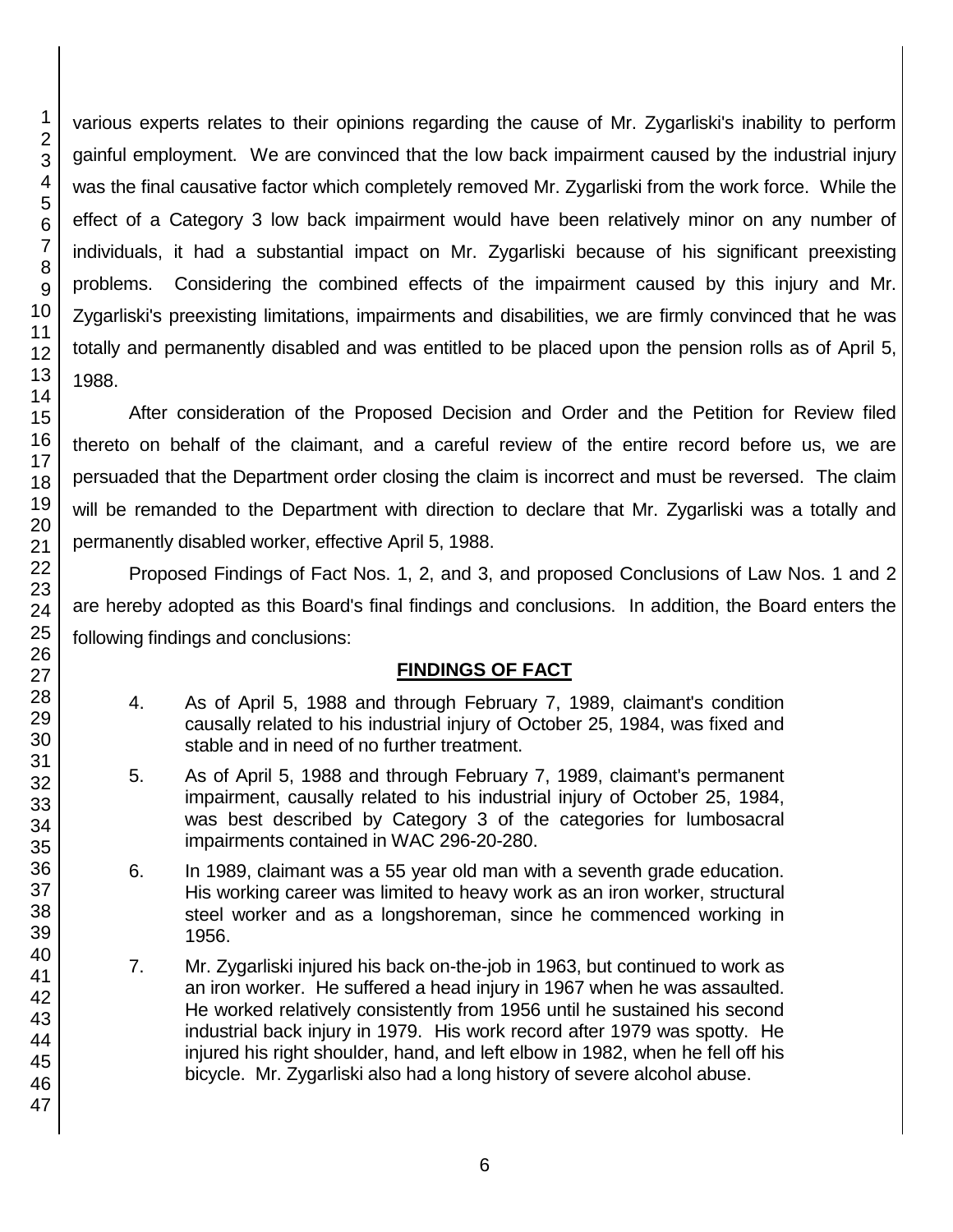- 8. As of April 5, 1988 and through February 7, 1989, claimant suffered from pathological conditions including dementia associated with alcoholism, alcohol dependency and mixed personality disorder, which preexisted his industrial injury of October 25, 1984 and which were not aggravated by that injury.
- 9. As of February 7, 1989, and during the period between April 4, 1988 and February 7, 1989, the claimant was prevented from performing the physical activities necessary to maintain employment as an iron worker as a result of the impairment caused by the industrial injury of October 25, 1984, when considered in combination with the disabilities and limitations which existed prior to that injury.
- 10. As of April 5, 1988 and through February 7, 1989, William Zygarliski, in light of his age, training, education, work experience, preexisting disabilities, and additional disability causally related to the industrial injury of October 25, 1984, was incapable of engaging in any form of continuous gainful employment.
- 11. William Zygarliski died on February 27, 1990, as the result of a self-inflicted gunshot wound to the head.
- 12. Elizabeth Zygarliski was married to William Zygarliski on December 5, 1986 and was his surviving widow at the time of his death on February 27, 1990.
- 13. On April 4, 1990, Elizabeth Zygarliski filed an application for benefits with the Department of Labor and Industries as the surviving widow of William Zygarliski.

# **CONCLUSIONS OF LAW**

- 3. As of April 5, 1988 and through February 7, 1989, the claimant, William Zygarliski, was totally and permanently disabled within the meaning of RCW 51.08.160.
- 4. As Elizabeth Zygarliski is the surviving widow of William Zygarliski and has filed an application for benefits within one year of the date of death, this appeal does not abate and she is entitled to be substituted as the real party in interest and to prosecute this appeal under the provisions of RCW 51.32.040.
- 5. The order of the Department of Labor and Industries dated February 7, 1989 which denied responsibility for unrelated pathology described as "dementia associated with alcoholism, alcohol dependency, and mixed personality disorder", and which adhered to the provisions of a Department order dated December 29, 1988 which closed the claim with time loss compensation as paid to April 4, 1988 and which awarded a permanent partial disability consistent with Category 3 for low back impairment (10% as compared to total bodily impairment), payable at 75% of monetary value, is incorrect and is reversed and the claim is remanded